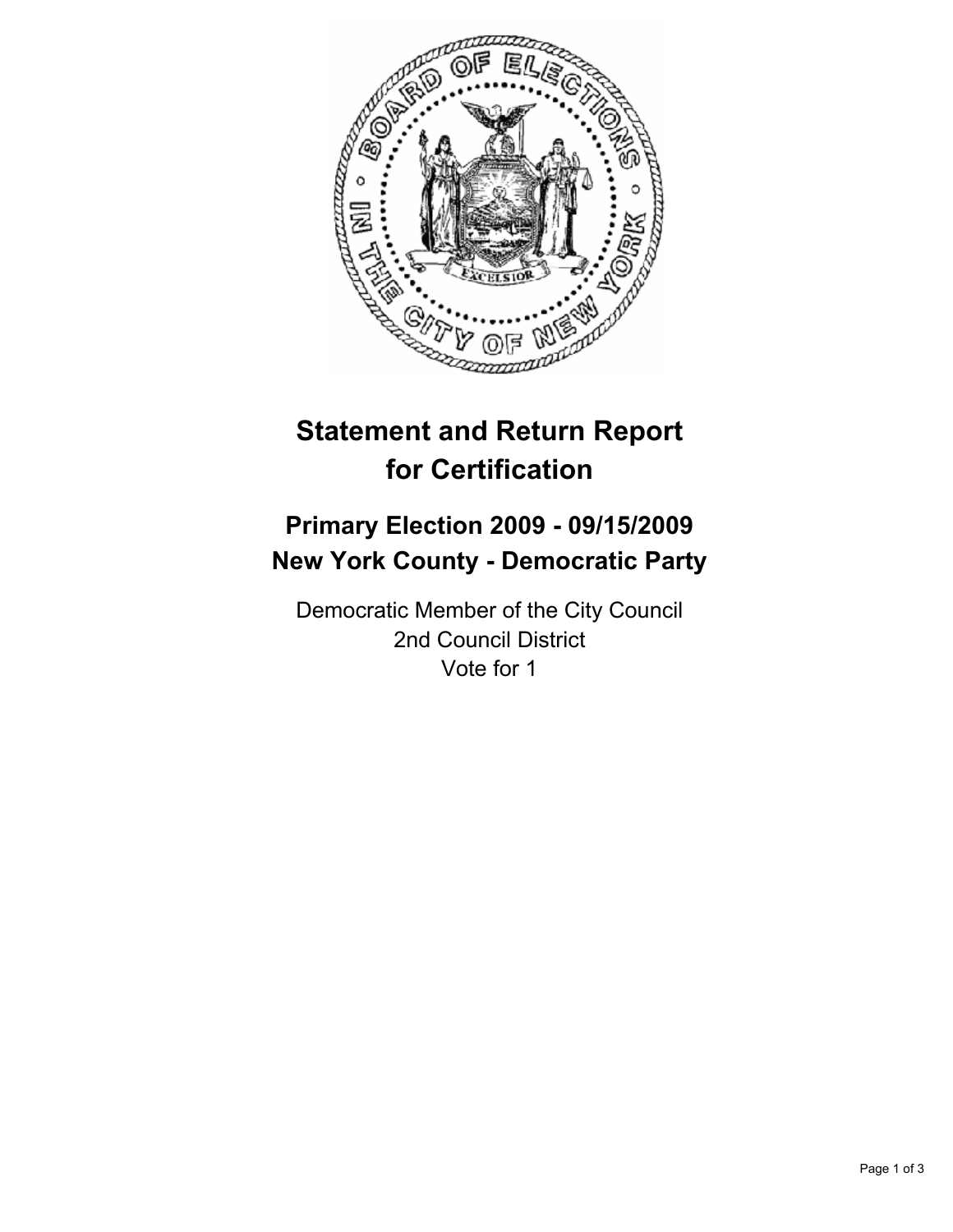

### **Assembly District 64**

| <b>EMERGENCY</b>   | 0     |
|--------------------|-------|
| ABSENTEE/MILITARY  | 26    |
| AFFIDAVIT          | 23    |
| ROSIE MENDEZ       | 1,353 |
| <b>JUAN PAGAN</b>  | 232   |
| <b>Total Votes</b> | 1.585 |

#### **Assembly District 66**

| <b>Total Votes</b> | 1.884 |
|--------------------|-------|
| <b>JUAN PAGAN</b>  | 272   |
| ROSIE MENDEZ       | 1.612 |
| AFFIDAVIT          | 22    |
| ABSENTEE/MILITARY  | 36    |
| <b>EMERGENCY</b>   |       |
|                    |       |

#### **Assembly District 74**

| <b>Total Votes</b>            | 5.336 |
|-------------------------------|-------|
| MILDRED R MARTINEZ (WRITE-IN) |       |
| <b>JUAN PAGAN</b>             | 989   |
| ROSIE MENDEZ                  | 4,346 |
| AFFIDAVIT                     | 52    |
| ABSENTEE/MILITARY             | 122   |
| <b>EMERGENCY</b>              | 80    |

#### **Assembly District 75**

| <b>Total Votes</b> | 548 |
|--------------------|-----|
| <b>JUAN PAGAN</b>  | 82  |
| ROSIE MENDEZ       | 466 |
| AFFIDAVIT          |     |
| ABSENTEE/MILITARY  | 17  |
| <b>EMERGENCY</b>   |     |